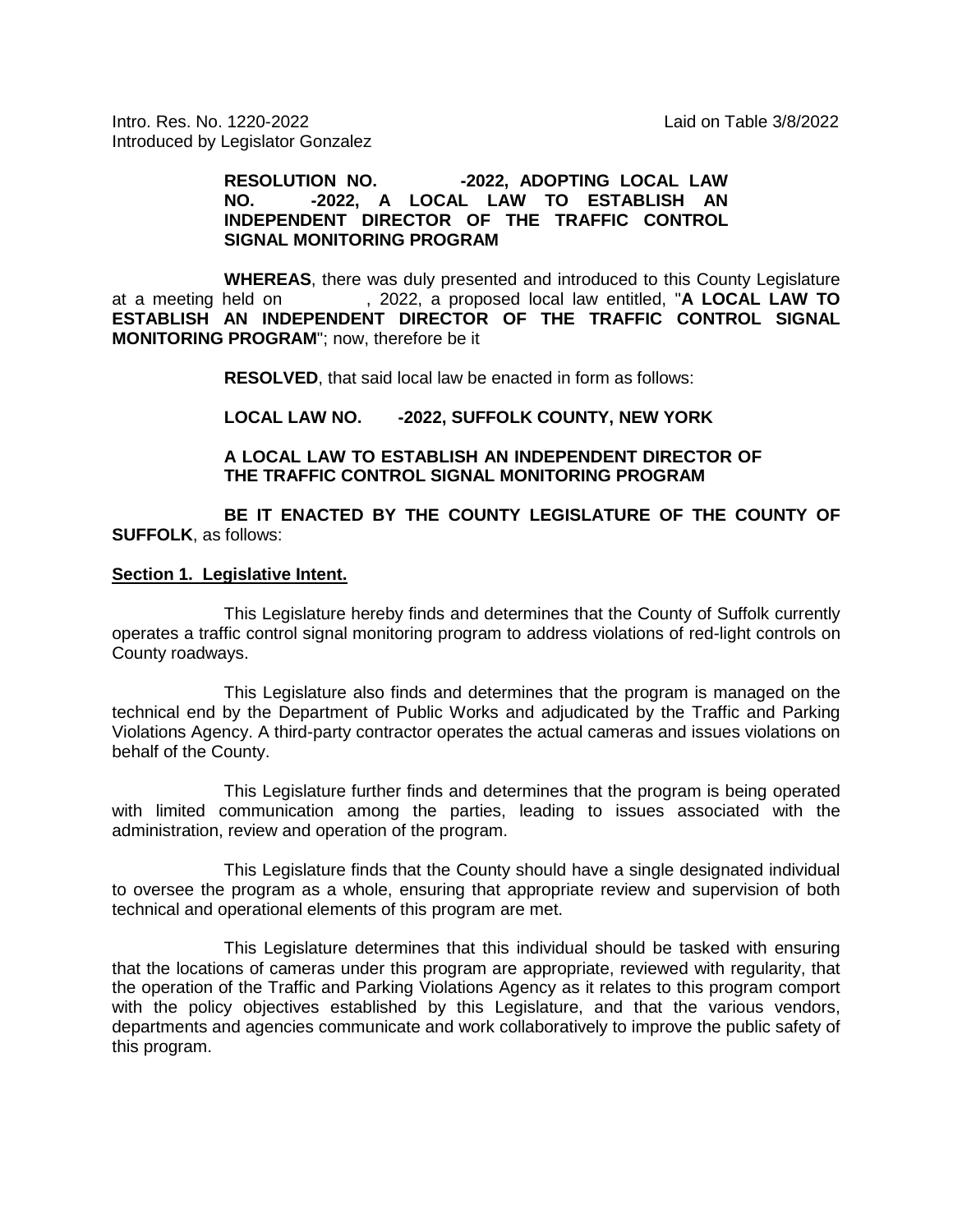Therefore, the purpose of this law is to establish an independent Director of the Traffic Control Signal Monitoring Program to provide greater oversight, transparency and efficient operation of this public safety program.

# **Section 2. Amendments.**

Chapter 818 of the SUFFOLK COUNTY CODE is hereby amended to include the following new section as follows:

#### **Chapter 818. Vehicles and Traffic.**

\* \* \* \*

# **Article VII. Traffic Control Signal Monitoring System.**

\* \* \* \*

## § 818-59. Director of Traffic Control Signal Monitoring Program

- A. There is hereby established a Director of the Suffolk County Traffic Control Signal Monitoring Program ("Director"), who shall oversee the administration of this program, including oversight of the vendor selected to operate cameras on behalf of the County, the coordination of the Department of Public Works and the Traffic and Parking Violations Agency in association with this program, and ensuring compliance with all policy directives established by the County.
- B. The Director shall have a background in civil engineering, with knowledge of statistics, and experience in program management, operations and oversight.
- C. The Director shall be charged with the following functions:
	- 1. Overseeing the County vendor who operates the traffic control signal monitoring program cameras.
	- 2. Ensuring annual review by the Department of Public Works of all intersections monitored under this program and related adjustment of camera locations and safety initiatives for intersections that show increased rates of accidents.
	- 3. Ensuring effective communication between the vendor, Department of Public Works and Traffic and Parking Violations Agency to ensure that the public safety focus of this program is adhered to.
	- 4. Monitor and ensure compliance with all policy directives associated with this program established by the County.
- D. The Director shall be selected and appointed by a duly authorized resolution of the County Legislature.
- E. The Director shall be compensated from revenues obtained through violations of this program.